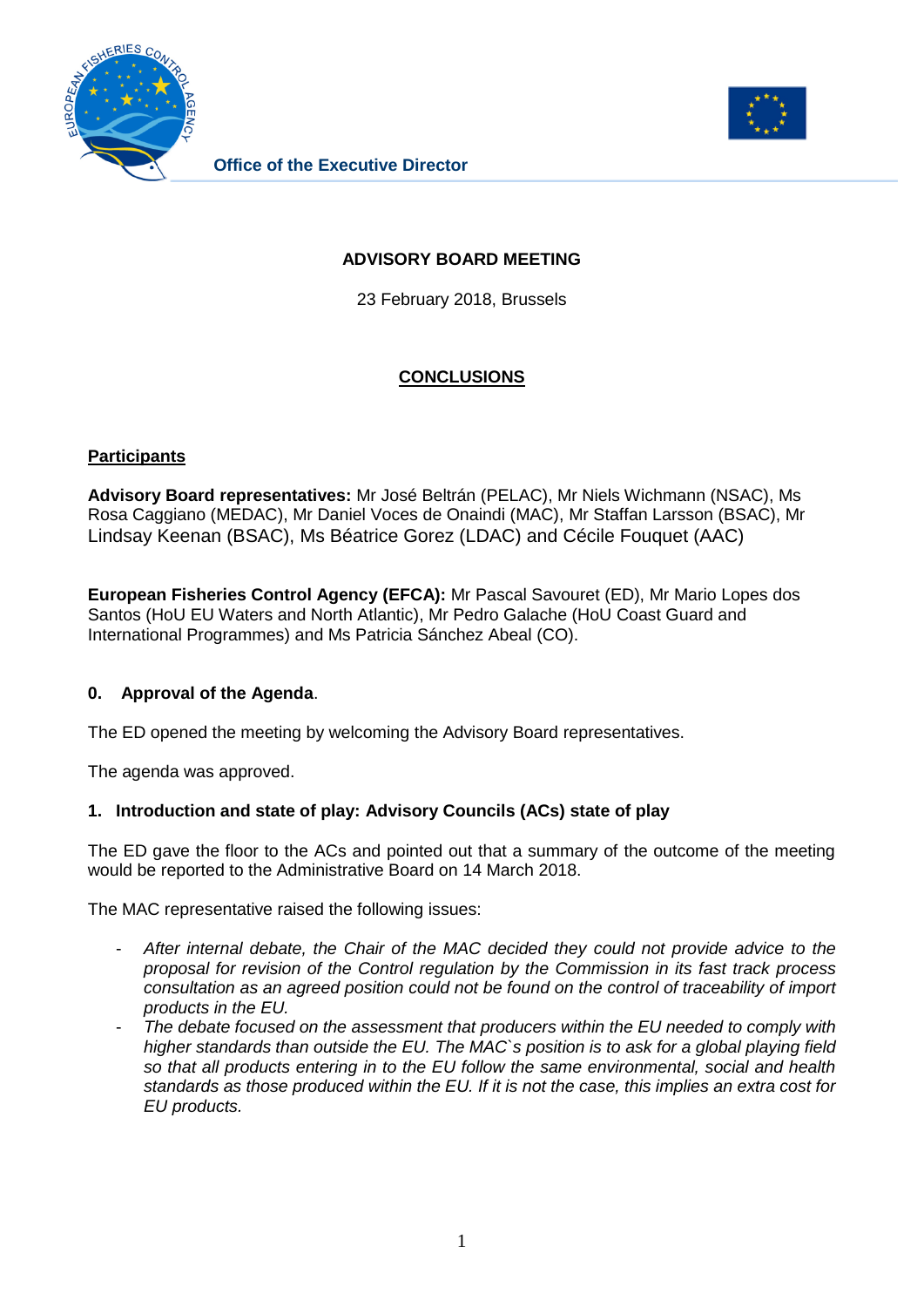- *The MAC representative acknowledged that while it is not possible for all products to have the same level of requirements, for instance due to WTO rules, at least the EU should exert some pressure.*

The ED pointed out that within this context, if the European Commission requests so, the EFCA could provide assistance through training in relation with fisheries monitoring and control for Third Countries, as it was done for the Indian Ocean.

*The BSAC representative asked about the state of play of the global dialogue on the labour conditions on board as regards Third Countries.*

*The MAC representative explained that, following the meeting of the EU Social Partners in the fisheries sector (Europêche1 and ETF2) with the specialised agencies of the UN (FAO, IMO and ILO) and the Commission, they concluded that while the fight against IUU has become very important globally is not the case of labour conditions aboard fishing vessels. Therefore, the two issues should be addressed together. Their idea is to have a side event during the COFI meeting to raise awareness about the issue. Member States are encouraged to ratify the ILO Fishing Convention.*

The PELAC representative highlighted the following issues:

- *The ICES currently assess the management strategy for the southern horse mackerel (IX area). It is important to give a TAC without many variations*
- *Regarding the revision of the control system, the PELAC emphasized a reinforced role for EFCA.*
- *The PELAC is preparing an opinion on the recovery plan for herring in areas VIIa, VIIb and VIIc and the recovery strategy for western hose mackerel.*
- *They are worried about the full introduction of the landing obligation for all TAC species in 2019 and the choke species. In this respect, they are trying to identify what are the problems arising to mitigate the impact.*
- *The representative asked EFCA for information on the JDP gramme-size project.*

The EFCA´s HoU EU Waters and North Atlantic reported on this aspect that:

the gramme size project was an initiative in the framework of the pelagic WW JDPs by taking note of the size distributions. For this purpose, inspections both at sea and on land are needed but there were hardly no inspections done at sea and few data was received from factory. Therefore, there is not much data and results are not very encouraging.

- Industry has been asked to be more proactive in giving gramme size data. The NWW regional Group is also considering their position on this complex project and reassess the validity of this approach as, contrary to other approaches such as the last haul project, setting reference data at sea and factory data on land has become very difficult.

The representative of the AAC introduced herself as the new Secretary General of the AC and said that the first working groups for the AAC were still going to take place, and introduced some issues that fall in their remit:

- *Communication on the Strategic Guidelines for the sustainable development of EU aquaculture*
- *Labels*
- *Inputs on the Data Collection framework: for the first time, Member States are collecting data for aquaculture and its social dimension*
- *Environmental issues:*
	- o *Implementation of the Nature directive on the quality of the water*
	- o *Feed fish*
	- o *Marine litter, also originating from aquaculture activity*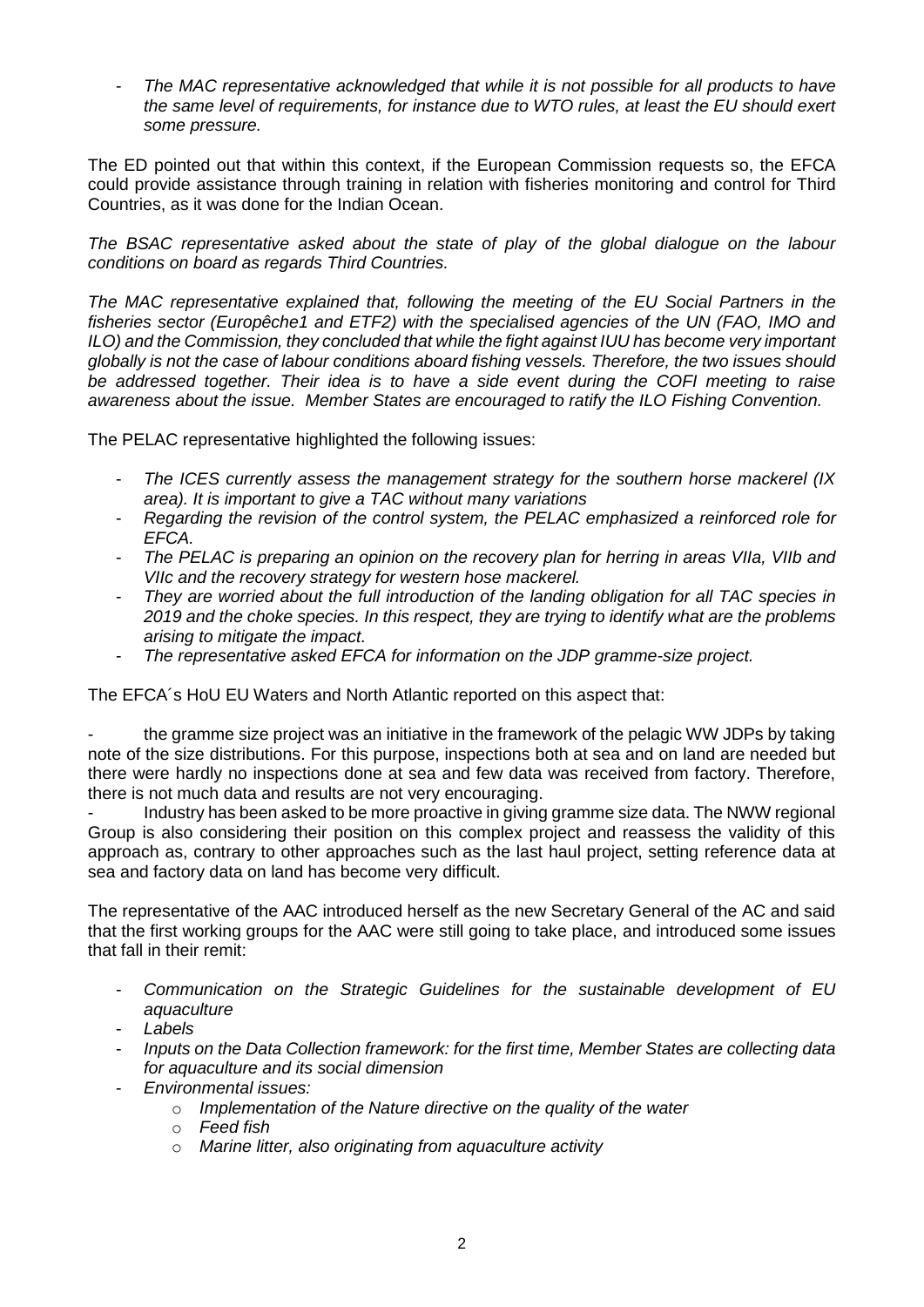- *Virus, bacteria, etc.*
- *Cooperation with the ACs, and in particular with the MAC in ensuring a level playing field not only within the EU, as more than 70% of the products are imported*

She also explained that they are soon launching a new website with all information

The HoU Coast Guard and International Programmes noted that if Bluefin tuna farming was in their remit, it could be an issue for cooperation in control as well as labelling, as in the framework of the Landing Obligation, landed wild fish has to respect MCRS to be commercialised for direct human consumption, and this is not the case for aquaculture.

The BSAC representative (Staffan Larsson) expressed the following concerns:

- *There has been a problem in implementing the Landing Obligation since the fishermen are pushed to use gears that do not work in providing the intended catch profile.*
- In November, a seminar was held with scientists and fishermen taking a look at what had *been evaluated in 2016 as potential alternative gears and the EU has through a derogated act now approved it for use. It is a temporary solution until something better comes up. A platform needs to be established to develop it.*
- *A workshop will be organised with ICES in the spring for cooperation between fishermen and scientists.*
- *Unwanted catches below 5 % are considered to be OK*

The ED reminded a joint EFCA seminar in Copenhagen in June 2015 and asked for the initiatives since when.

Staffan Larsson (BSAC) explained that the problem was the legal framework that did not allow for alternative selective gears. The alternative gear now approved by the EU was developed some time ago. Selection of cod is fairly simple: unwanted catches are primarily a size issue.

Lindsay Keenan (BSAC) asked if EFCA considers the relationship between fishing vessels and the market for the fish as a potential indicator of risk. He noted for example that where there was no, or only a small, domestic market for human consumption in a country for certain species that there may potentially be a higher risk of discarding by national fishing vessels that catch the species.

Lindsay Keenan (BSAC) also noted that discarding of cod in the Baltic remains a concern, as highlighted in recent articles in Danish media.

The EFCA´s HoU EU Waters and North Atlantic answered on these aspects that from the start of the implementation of the Landing Obligation, EFCA´s biggest efforts were addressed to know what the situation was. For that reason, the last haul project was started and it has worked quite well in the Baltic Sea, as there are not so many species in the area and there are no high grading issues.

Several risks were identified in cod caught by trawlers in the Baltic sea, but they were in the range of 5-15%. Mitigation measures can be put in place and should be considered by the appropriate authorities. Regarding the discards, in the area 22, there has not been a high level of discards of cod. The situation gets worst as you move eastwards. For control aspects, EFCA has coordinated the last haul project combining inspections not only at sea but also follow-up on land.

The Compliance Evaluation was done in cooperation with the Baltic Sea Expert Group. In risk management, when a high risk rate is assessed, the control effort is deployed there.

The ED underlined that a sensible criterion was the evolution of the quantities of BMS fish retained on board between the inspection at sea and the landing inspection of the same vessel during the same fishing trip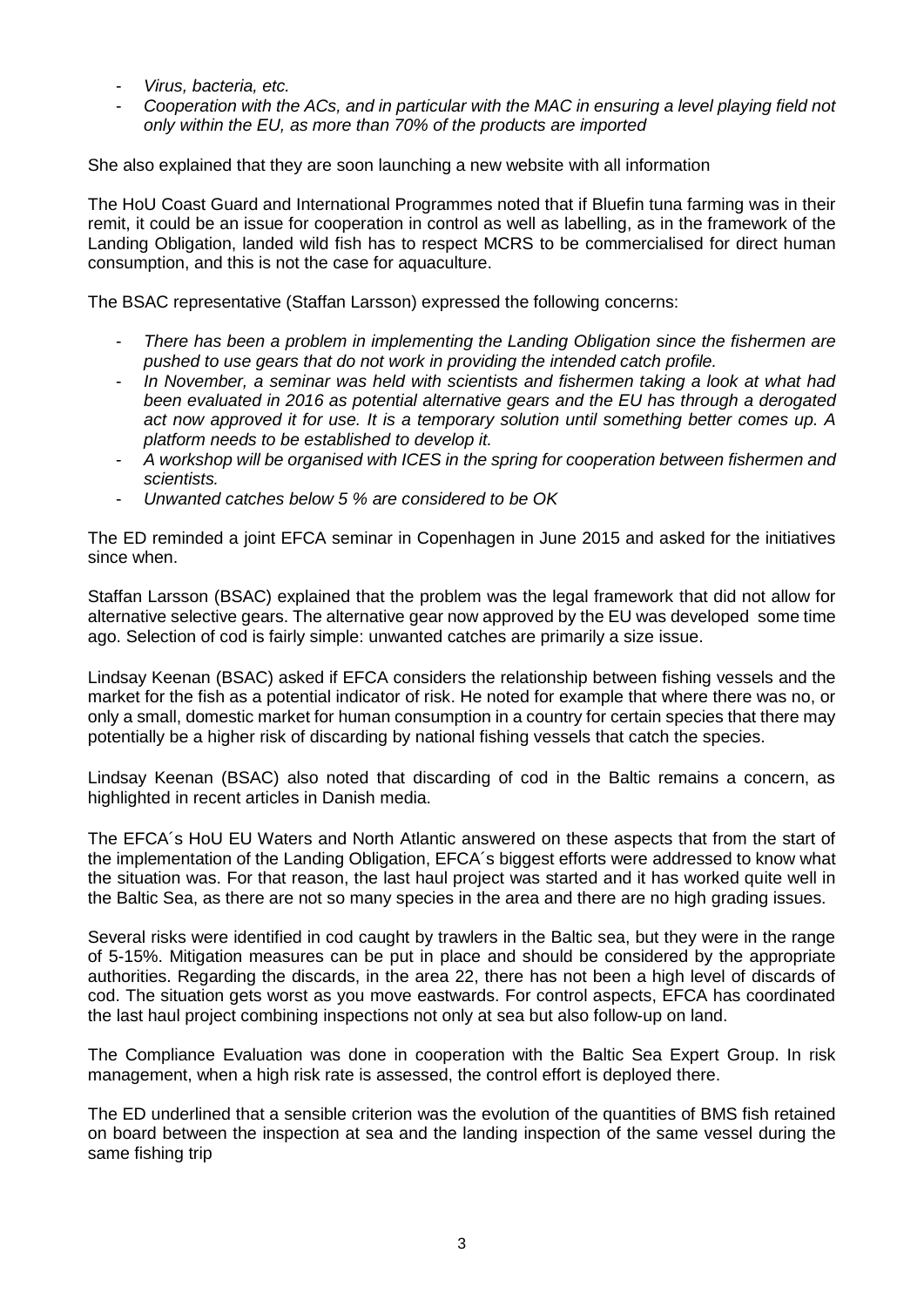Steffan Larsson (BS) indicated this is a process in which *moral management* has to be introduced. As this is a new system, the industry feels they do not have the tools yet to adapt, but they will get there. Compliance with the LO needs to be improved and developing more selective gears will help.

The EFCA´s HoU EU Waters and North Atlantic informed that a thorough analysis is being done on risk assessment for possible misrecording of herring and sprat.

Staffan Larsson (BS) added that earlier, the composition of herring and sprat quotas in the Baltic was a problem, but with the TAC composition for this year, there will not be a problem.

The representative from the LDAC highlighted the following points:

- *LDAC has given advice on the Control regulation and the role of the EFCA in the international dimension*
- *The new CFP is very good in its international dimension*
- *Big part of its work has been carried out with regional groups such as COMHAFAT, CSRP and the IOC.*
- *LDAC expressed its concern for the coordination of the global actors, in initiatives like PESCAO.*
- *Transparency and good governance in the management of the SFPAs are needed, particularly, the role of fish agent: the service it provides and its prices should be more transparent.*
- *Some EU fleets under SFPAs operate in coastal states, which have no control capacities, or which permit the deployment of control capacities offered by NGOs which uncertain legal guaranties. There are some examples of bad types of inspections.*

The ED explained that EFCA on request of DG MARE might work with IOC in the Indian Ocean, COMHAFAT in the Atlantic and also with bodies as the World Bank. Actually, a workshop with these actors might be useful for aligning the activities and avoiding duplication and might be envisaged in 2019.

The HoU Coast Guard and International Programmes underlined the need for cooperation with global actors as Norway and South Korea in West Africa under the Commission coordination, in order to avoid duplications. As regards São Tomé, he explained that even though it was not part of PESCAO project, EFCA cooperated with the Commission to train the experts to manage the Fisheries Monitoring Centre

The NSAC representative took the floor and addressed the following items:

- *It was just confirmed to NSAC that Chief Negotiator Michael Barnier would visit the Danish Fishermen´s PO.*
- *The NSAC had more cooperation in regional groups.*
- *The NSAC has been very active in the review of the Control regulation*
- *As in the Baltic Sea, they share the problems discussed of lagging behind in the implementation of the Landing Obligation. They fear its phasing in was designed to be too swift.*
- *There has been a discussion of the technical regulation with a lack of flexibility with the Landing Obligation.*
- *Like in the Baltic Sea, they are not able to use the technical gears already developed. The multinational plans are already discussed.*
- *On the Brexit, there is uncertainty. The only way forward is to have a cooperation on the three strands: science, management and control with Norway, the UK and the EU. A management structure post Brexit is needed*
- *Its contract with the Commission expires in December 2018.*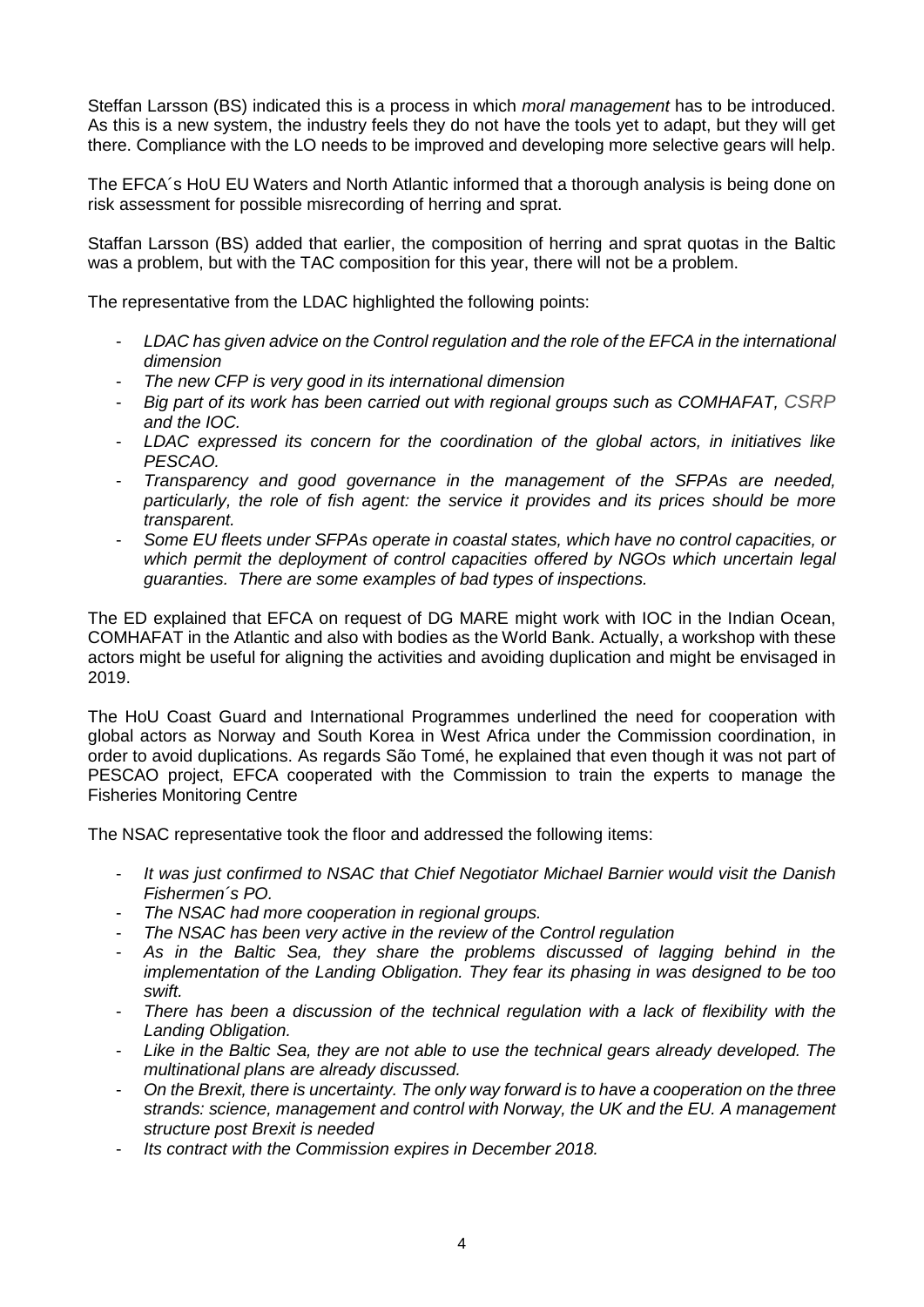The HoU EU Waters and North Atlantic said they are planning to have events similar to the ones previously conducted for the Baltic sea in Hamburg and Copenhagen brining in industries and NGOs to show the results on risk management. It would be organised jointly for Pelagic fisheries for Western Waters and North Sea stakeholders. An event in the North Sea for demersal fisheries would be scheduled for the first semester of 2019.

The MEDAC representative took the floor:

- *She highlighted the importance of the GFCM joint inspection scheme for the Strait of Sicily as a precedent in the Mediterranean.*
- *She expressed their concerns for the implementation of the landing obligation in the Mediterranean from 2019 with all the species listed in Annex III of the Mediterranean Regulation.*
- *She reminded that a working group 1 was active on the landing obligation, but struggled with the handling of undersize catch.*
- *The MEDAC recently received a letter from the High Level group of PESCAMED (IT, FR, ES) asking for collaboration and for support on the de minimis exceptions.*
- *The working group 1 studied the STECF data and gathered all the information available from Italy, France and Spain including the data available from projects on selective gears. One approach could be to gather all the information and data about stocks already assessed by STECF. Another unresolved problem is the cost related to the management and processing all the undersize catch. There will be high survival for molluscs and plaice, but not for all the species.*

The HoU Coast Guard and International Programmes mentioned that some third countries have been integrated in the framework of EFCA´s coordinated activities in the Mediterranean, as for example Tunisia. He also noted that EFCA´s mandate in the landing obligation in the Mediterranean is very limited so far.

The Advisory Board was also informed that EFCA was implementing a pilot project with GFCM coastal states in the Black Sea.

## **2. EFCA's Annual Report 2017**

The main facts and figures on EFCA's Annual Report 2017 implementation were presented by the ED, the HoU EU Waters and North Atlantic and the HoU Coast Guard and International Programmes. *Inter alia* the following aspects were highlighted:

- Results of the EFCA´s 5-year independent external evaluation 2012-2016 and Administrative Board recommendations;
- Joint deployment plans (JDPs) data 2016 and 2017 inspection figures;
- Breakdown of most significant infringements in 2017;
- Ratio of suspected infringements by inspection in JDPs 2012-2017;
- Number of VMS messages received;
- EFCA ERS and Fishnet main figures;
- EFCA´s support to harmonised application of the control measures in the CFP;
- EFCA´s support to Member States in the context of LO and regionalisation;
- Assistance an expertise figures: Training and IUU;
- Support to the Medfish4ever strategy with a GFCM pilot project in the Strait of Sicily with two chartered vessels;
- Support to the Member States authorities through the EU coast guard concept

## **3. EFCA's Programming Documents (PD): PD 2018 implementation and Draft PD 2019**

ED and the HoU EU Waters and North Atlantic presented the state of play under the PD 2018 and the draft PD 2019. Three main pillars regarding operational activities were presented: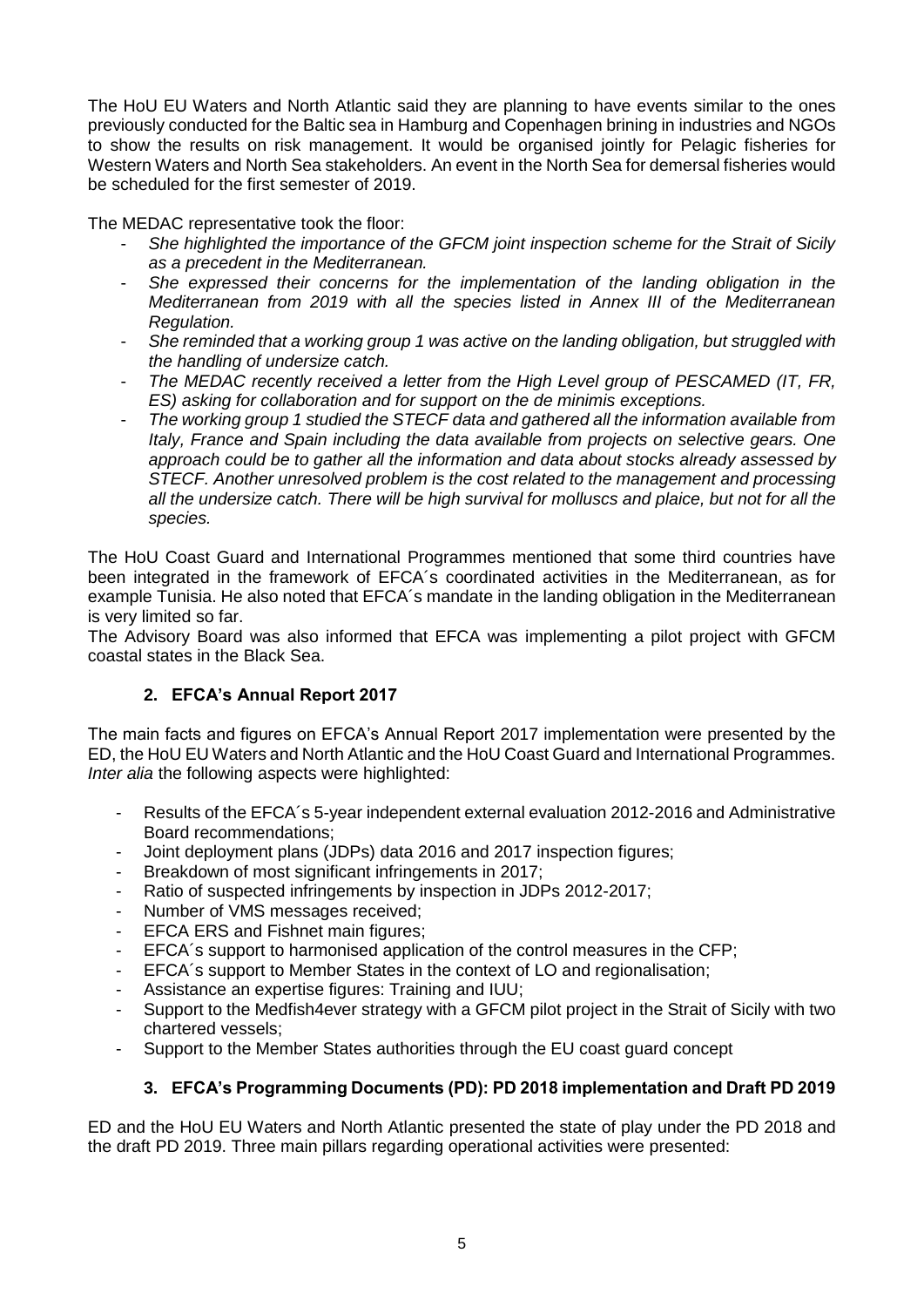- Coordination of operations
	- $\circ$  Implementation of JDPs and support to MS coast guard authorities in EU waters
	- o Coordination of the implementation of the EU contribution to the International Control in International waters
	- o Running of the Maritime Operations Centre
- Planning and evaluation
	- o Control measures applying to CFP in EU waters
	- o In Mediterranean Sea, Black Sea and external waters, cooperation with third countries and RFMOs
	- o EUCG multipurpose operations
	- o Chartered capacities
	- o Contribution to the implementation of the EU Integrated Maritime Policy
- Assistance and Expertise
	- o Promoting effectiveness and efficiency of control operations
	- o Development and maintenance of the Fisheries Information System
	- o Provision of training activities
	- o Assist the European Commission and the Member States (IUU, external dimension)

The upcoming PESCAO 5-year project in West Africa was presented as well as the budget breakdown for the coming year as well as the areas of EFCA work in 2018 for harmonisation: Training, Risk Analysis, Coordination, Inspection and Inspection Reporting.

The HoU EU Waters and North Atlantic also mentioned the upcoming workshop on 6-7 March 2018 on SCIP/JDP: Towards new SCIPs and their implementation through JDPs.

After the presentation, the floor was given to the ACs for comments.

Steffan Larsson (BSAC) asked about EFCA´s contribution to the revision of the control regulation.

The ED answered that the agency had contributed and overall considered the control regulation very positive. Moreover, it merged in an efficient way a significant number of regulations into one.

Steffan Larsson (BSAC) argued that sometimes placing too much effort in regulating details undermines the credibility of the system.

In the context of possible obligations for fleet larger than 12 metres, the MAC representative asked about the capacity to process all the data coming from CCTVs, in case they would be installed.

The ED answered that the video footage is only one of the aspects of a REM system. Imagery can also provide an interesting avenue as other shipborne information as warp tension, etc...

The LDAC representative commented that aerial surveillance is key in the PESCAO project. She asked how, outside of the dynamic of the project, this inspection capacity would be made sustainable.

The HoU Coast Guard and International Programmes answered that the goal is that they can have a sustainable control capacity, even though there are problems with resources and training, the idea is to establish a FMC with a sustainable structure.